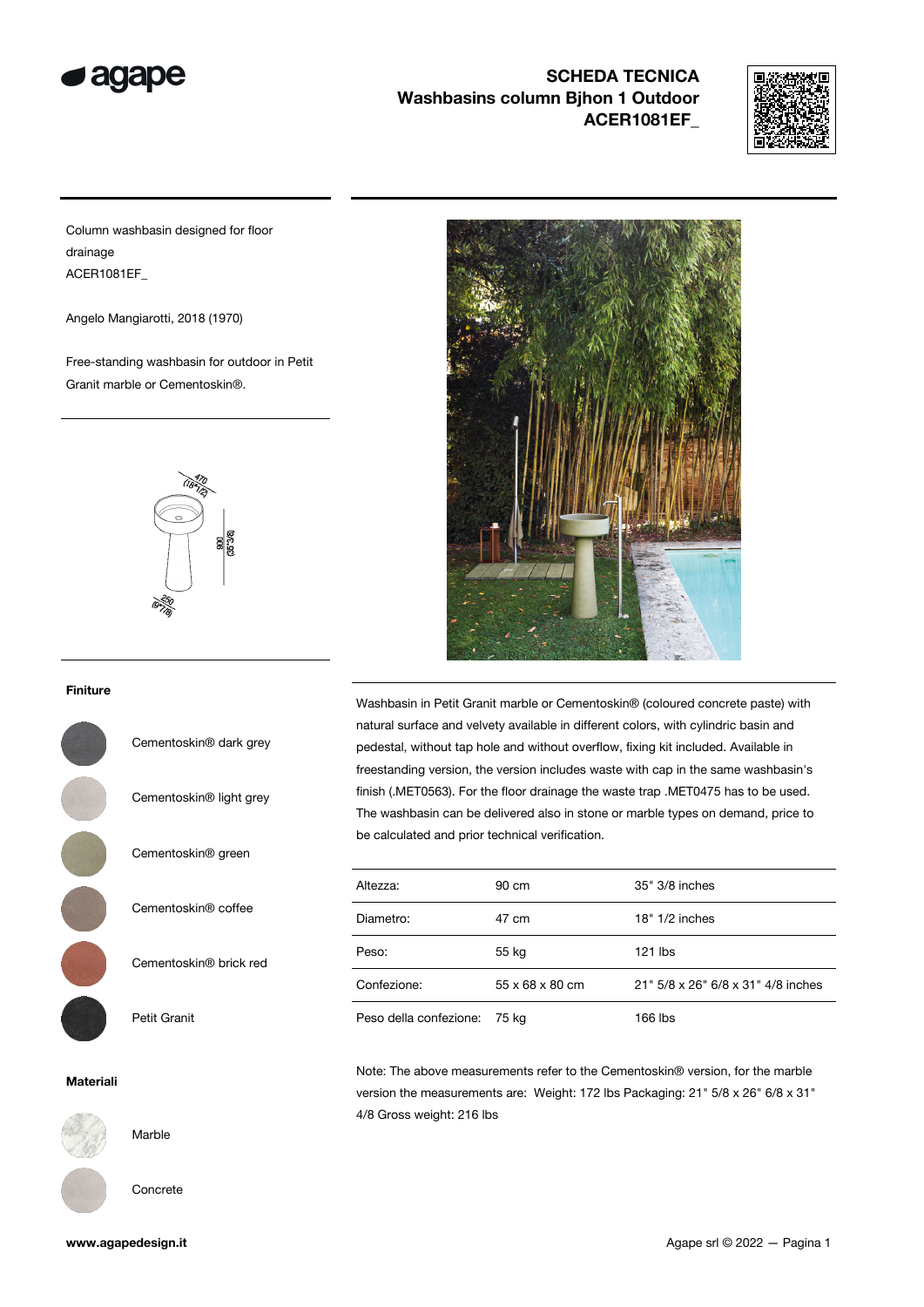

## **SCHEDA TECNICA** Washbasins column Bjhon 1 Outdoor ACER1081EF\_



**Main dimensions**